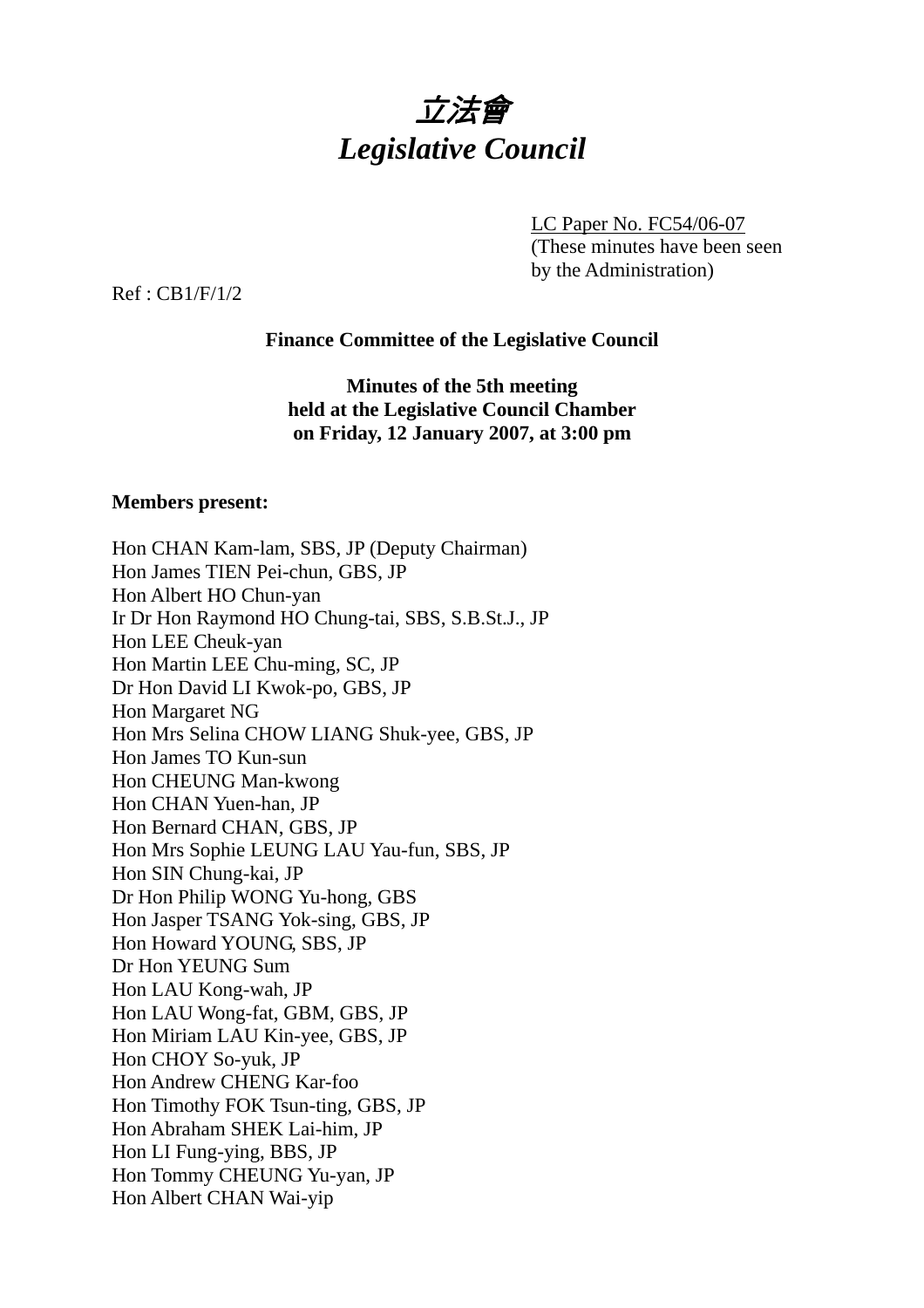Hon Frederick FUNG Kin-kee, SBS, JP Hon Audrey EU Yuet-mee, SC, JP Hon Vincent FANG Kang, JP Hon WONG Kwok-hing, MH Hon LEE Wing-tat Hon LI Kwok-ying, MH, JP Dr Hon Joseph LEE Kok-long, JP Hon Jeffrey LAM Kin-fung, SBS, JP Hon Andrew LEUNG Kwan-yuen, SBS, JP Hon Alan LEONG Kah-kit, SC Dr Hon KWOK Ka-ki Dr Hon Fernando CHEUNG Chiu-hung Hon CHEUNG Hok-ming, SBS, JP Hon WONG Ting-kwong, BBS Hon CHIM Pui-chung Prof Hon Patrick LAU Sau-shing, SBS, JP Hon Albert Jinghan CHENG Hon KWONG Chi-kin

### **Members absent:**

Hon Emily LAU Wai-hing, JP (Chairman) Hon Fred LI Wah-ming, JP Dr Hon LUI Ming-wah, SBS, JP Hon LEUNG Yiu-chung Hon WONG Yung-kan, JP Hon LAU Chin-shek, JP Hon TAM Yiu-chung, GBS, JP Hon Daniel LAM Wai-keung, SBS, JP Hon MA Lik, GBS, JP Hon LEUNG Kwok-hung Hon Ronny TONG Ka-wah, SC Hon TAM Heung-man

## **Public officers attending:**

| Secretary for Financial Services and the    |
|---------------------------------------------|
| Treasury                                    |
| Permanent Secretary for Financial Services  |
| and the Treasury (Treasury)                 |
| Deputy Secretary for Financial Services and |
| the Treasury (Treasury) 1                   |
| Principal Executive Officer (General),      |
| Financial Services and the Treasury Bureau  |
| (The Treasury Branch)                       |
|                                             |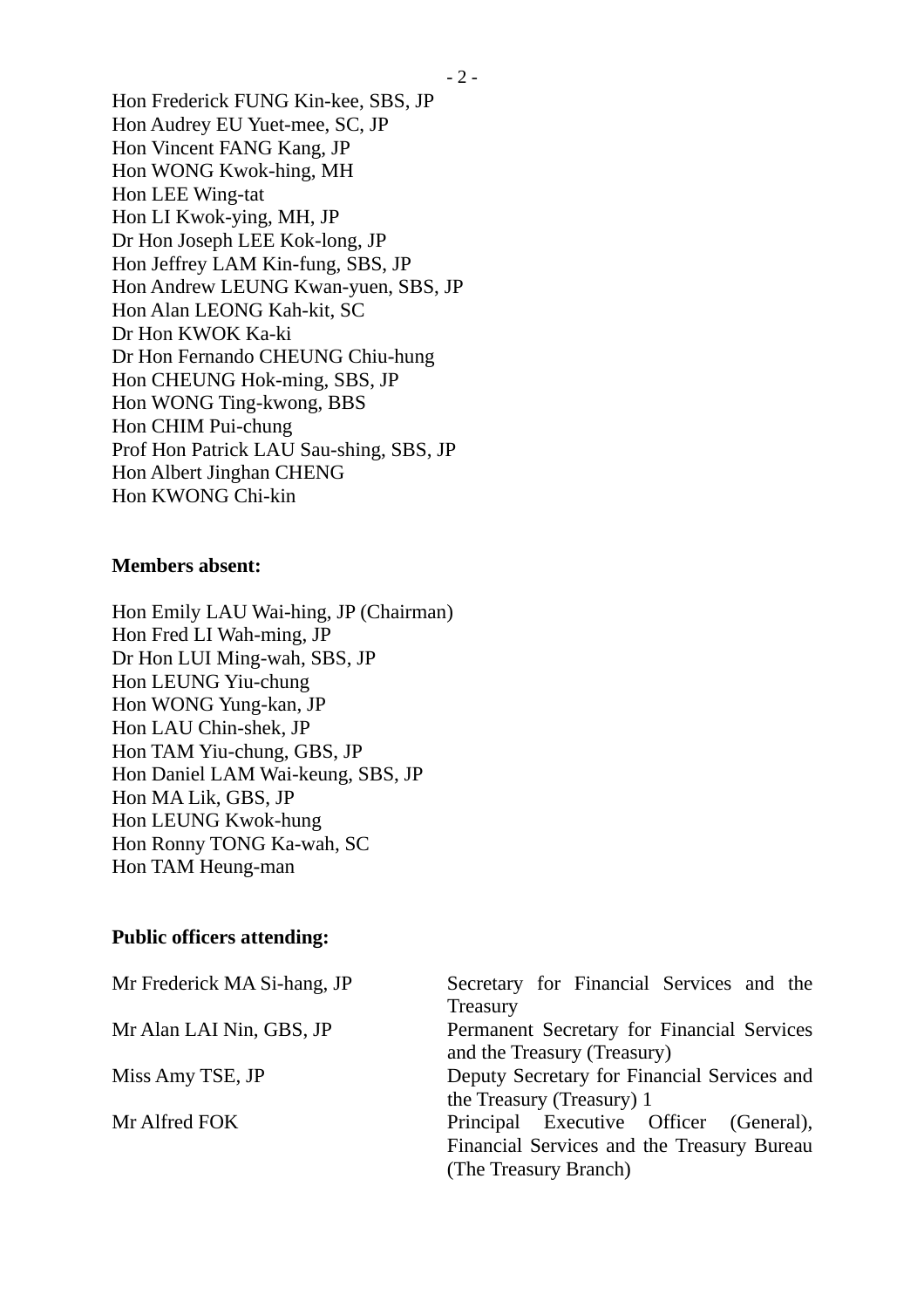|                             | $-3-$                                       |
|-----------------------------|---------------------------------------------|
| Mr Joe WONG Chi-cho         | Deputy Secretary for Financial Services and |
|                             | the Treasury (Treasury)3                    |
| Mr Tommy YUEN Man-chung     | Deputy Director of Government Logistics     |
| Mr WONG Shun-sang           | Controller (Procurement)                    |
|                             | <b>Government Logistics Department</b>      |
| Mr Edwin LEUNG Chiu-ping    | <b>Controller (Land Transport)</b>          |
|                             | <b>Government Logistics Department</b>      |
| Ms Caroline FAN Mei-hing    | Senior Systems Manager (E-government        |
|                             | Policy and Development)                     |
|                             | Office of the Government<br>Chief           |
|                             | <b>Information Officer</b>                  |
| Mr Patrick NIP, JP          | Deputy Secretary for Health, Welfare and    |
|                             | Food (Health)                               |
| Ms Ernestina WONG           | Principal Assistant Secretary for Health,   |
|                             | Welfare and Food (Health)                   |
| Dr W L CHEUNG               | Director (Cluster Services)                 |
|                             | <b>Hospital Authority</b>                   |
| Dr Beatrice CHENG           | Senior Executive Manager (Professional      |
|                             | Services), Hospital Authority               |
|                             |                                             |
|                             |                                             |
| <b>Clerk in attendance:</b> |                                             |

# Ms Pauline NG Assistant Secretary General 1

### **Staff in attendance:**

| Miss Becky YU          | Chief Council Secretary (1)1      |
|------------------------|-----------------------------------|
| Mrs Mary TANG          | Senior Council Secretary (1)2     |
| <b>Ms Alice CHEUNG</b> | Senior Legislative Assistant (1)1 |
| Mr Frankie WOO         | Legislative Assistant (1)2        |
|                        |                                   |

#### Action

 In the absence of the Chairman, Mr CHAN Kam-lam, Deputy Chairman, chaired the meeting.

### **Item No. 1 - FCR(2006-07)30**

### **RECOMMENDATIONS OF THE PUBLIC WORKS SUBCOMMITTEE MADE ON 19 DECEMBER 2006**

2. Dr Fernando CHEUNG asked to put on record his concern about the need for the public works projects under consideration to conform to the requirements of the design manual on barrier-free access for the benefit of the physically disabled. The Chairman said that since no separate voting was requested, the public officers responsible for the projects were not present to respond to his question, but his view would be conveyed to the Administration.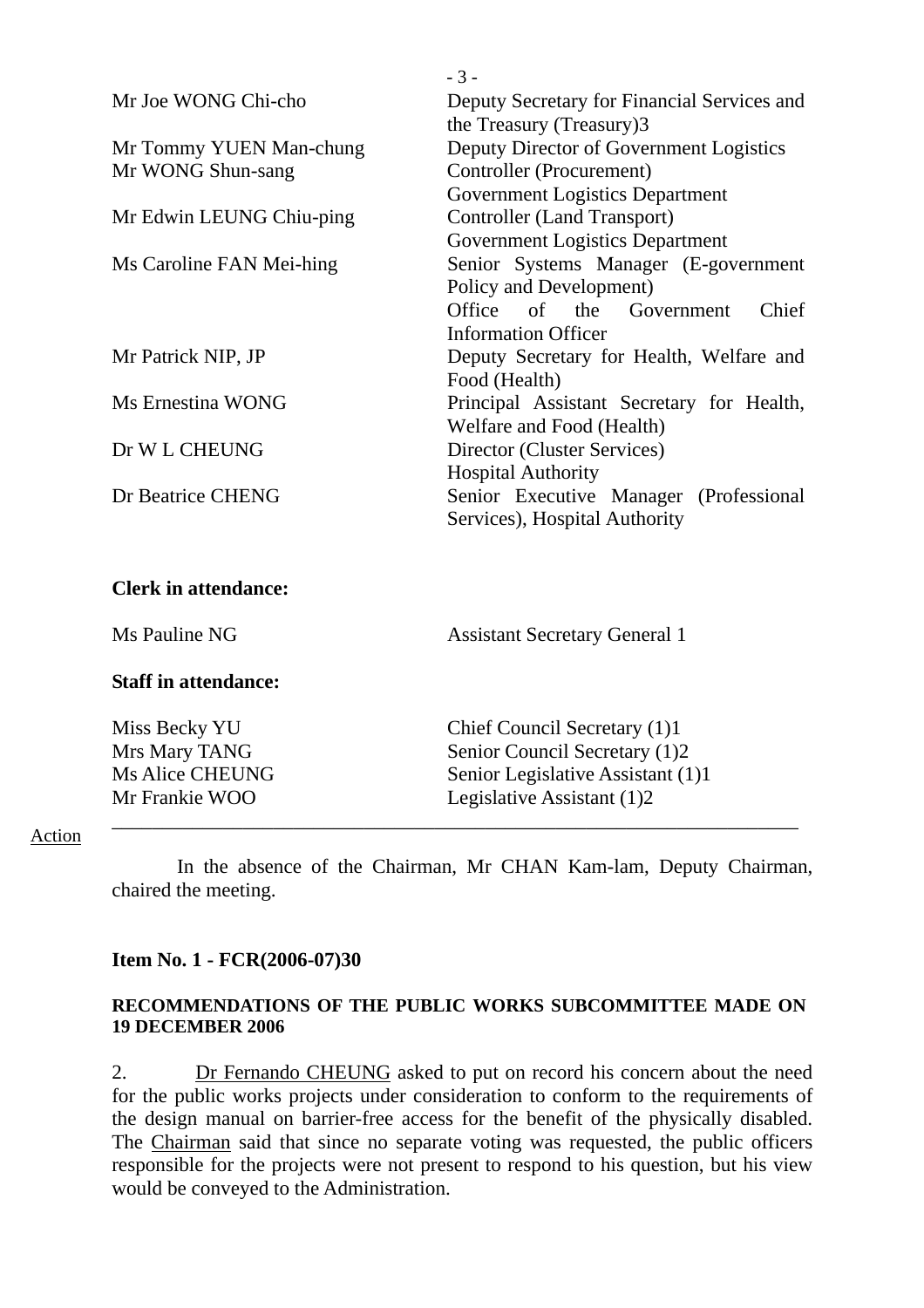3. On PWSC(2006-07)53 regarding the Ma On Shan waterfront promenade, Mr LAU Kong-wah said that the Sha Tin District Council would follow up on the problems associated with the public toilets.

4. The Chairman put the item to vote. The Committee approved the proposal.

**Item No. 2 - FCR(2006-07)31** 

# **CAPITAL WORKS RESERVE FUND HEAD 710 – COMPUTERISATION Government Logistics Department**

# ♦ **New Subhead "Replacement of procurement management system"**

5. The Chairman, who was also the Chairman of the Panel on Financial Affairs (FA Panel), informed members that the FA Panel was consulted on the proposal at its meeting on 14 December 2006 and was supportive of the proposal.

6. Noting that the proposed replacement of the Procurement Management System Upgrade (PMSU) would result in less manual work, Mr WONG Kwok-hing enquired whether there would be any staff savings, and if so whether the arrangement would affect existing staff and how the staff had reacted to the arrangement. The Deputy Director of Government Logistics (DD,GLD) said that the replacement system would bring about notional savings in staff cost of the Government Logistics Department (GLD) and Bureaux/Departments (B/Ds) through increased operational efficiency. As staff savings would depend on the capacity and operation of the system, it would not be possible at this stage to estimate the staff savings arising from the project. Each B/D would have to work out its staff savings after implementation of the replacement system and to arrange for staff redeployment as appropriate.

7. Ms Audrey EU asked whether other non-government organizations (NGOs), such as green groups, could have access to the replacement PMSU as they might also be interested to find out the availability of green products and whether the products procured by Government were environment friendly and value-for-money. DD,GLD said that it might not be appropriate to allow access to PMSU by other NGOs since the procurement policy adopted by the Government might not be similar to that adopted by NGOs. Nevertheless, the Administration would be pleased to share the set guidelines on Government procurement with other organizations. Consideration could also be given to sharing with the public more details on green procurement at GLD's website.

8. The Chairman put the item to vote. The Committee approved the proposal.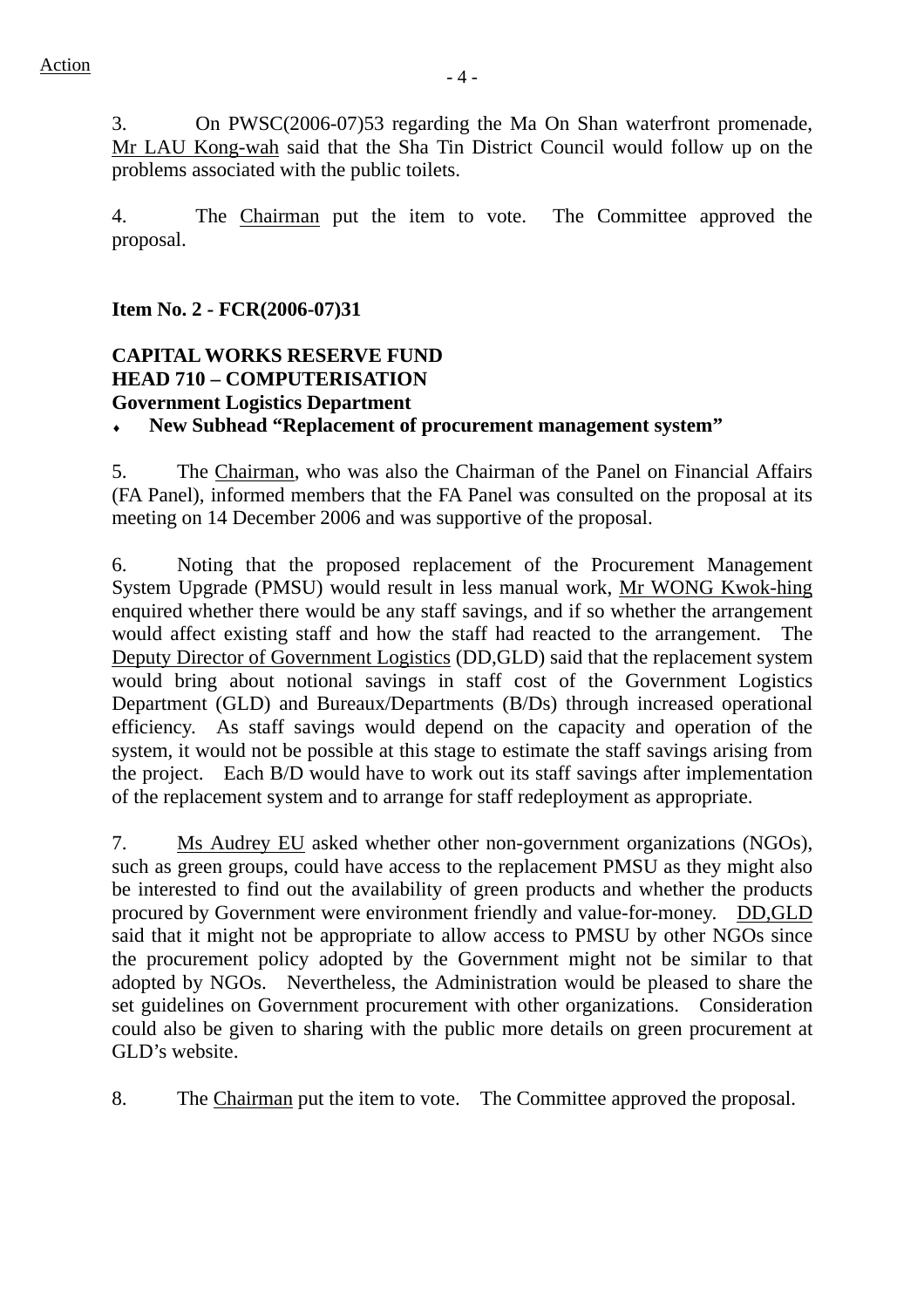## **Head 149 - Government Secretariat: Health, Welfare and Food Bureau Subhead 700 General non-recurrent Item 484 Grant to the Samaritan Fund**

9. The Chairman informed members that the Panel on Health Services (HS Panel) was consulted on the proposal at its meeting on 11 December 2006.

10. Dr Joseph LEE, Chairman of HS Panel, said that the Panel was supportive of the proposal but considered it necessary for the Administration to expedite the study on health care financing with a view to finding a sustainable funding arrangement for the Samaritan Fund (the Fund). The Administration was also requested to provide a timetable on public consultation on the healthcare financing options after completion of the preparatory work in 2007.

11. Noting the four major factors behind the substantial increase in expenditure of the Fund as set out in the paper, Mr WONG Kwok-hing opined that apart from Government funding, a stable and sustainable source of income should be identified for the Fund. Miss CHAN Yuen-han echoed that the one-off grant of \$300 million might not last for a long time. She hoped that more donations could be sought from the private sector to ensure the sustainability of the Fund. The Director (Cluster Services) (D(CS)) explained that over the years, private donations were a major source of income for the Fund. The Hospital Authority (HA) had also organized fund-raising charity events to raise money for the Fund. He would call upon philanthropists to make donations to the Fund.The Deputy Secretary for Health, Welfare and Food (Health) (DSHWF) said that while efforts had been made by HA to secure more donations, one-off grants from the Government were still required from time to time to meet the expenditure requirements of the Fund. Arrangements would be made with HA to ensure stable and sustainable funding for the Fund.

12. While supporting the proposal, Mr Abraham SHEK considered that there was a need for extra funding for the Fund so that financial assistance could be provided to more needy patients. He failed to understand why the Fund should be affected by the healthcare financing plan. It was clear from the purposes of the Fund that it should be adequately funded by the Government. Besides, with the ageing of the population, public resources for health-care service ought to be increased.

13. Mr LEE Cheuk-yan noted that HA was planning to expand the scope of the Fund in 2007 to include new drugs for patients with cancer and rheumatic diseases. As these clinically proven effective drugs were expensive, they should be included in HA's Drug Formulary rather than the Fund so that patients who were in need of these life-saving drugs could get them through HA. Besides, the inclusion of these expensive drugs in HA's Drug Formulary would reduce the immense financial pressure on the Fund. He enquired about the nature of the new drugs for patients with cancer and rheumatic diseases, the rationale for including these drugs under the Fund and the assessment criteria for assistance under the Fund.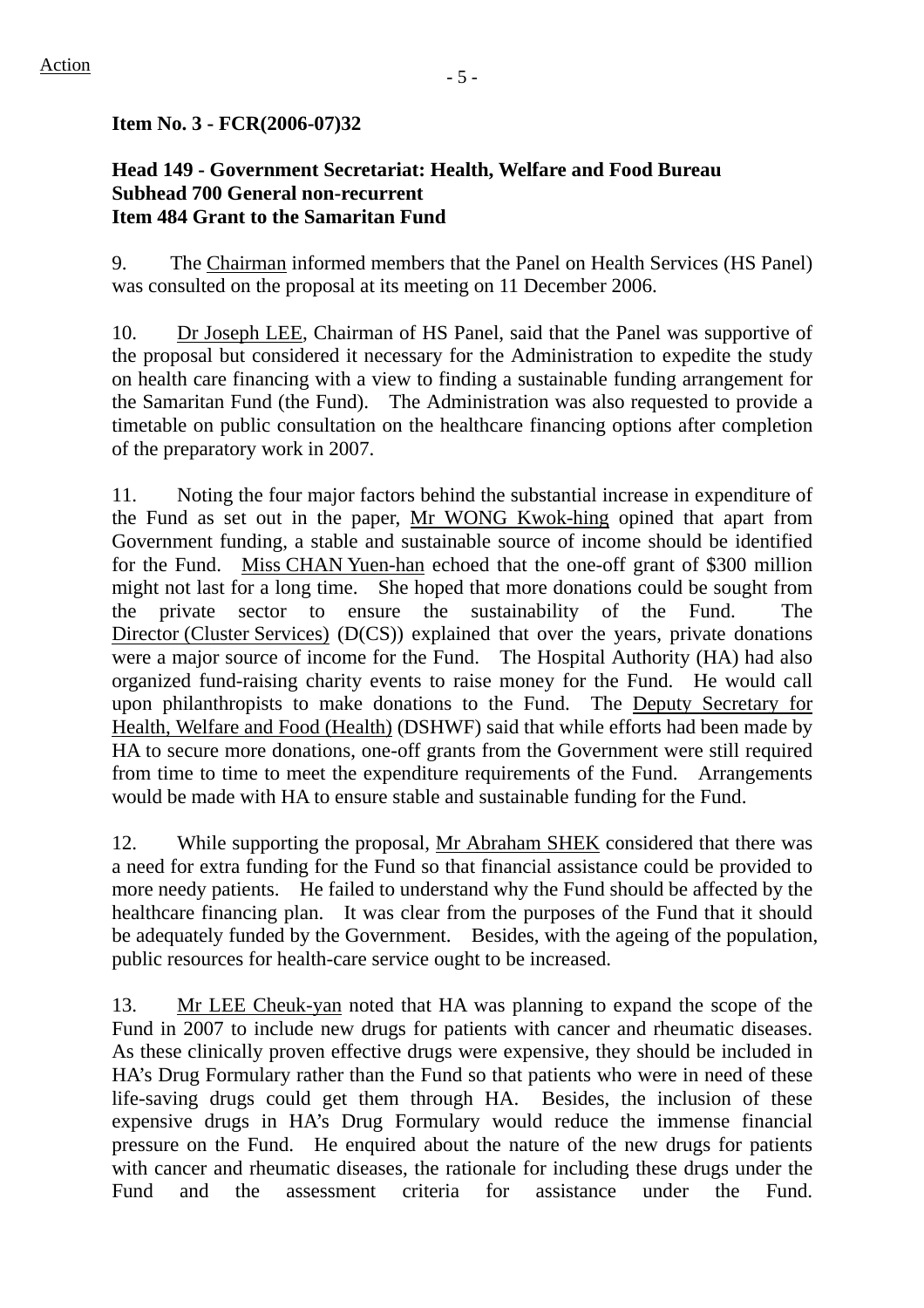Miss CHAN Yuen-han echoed that as some of the more costly drugs were very effective in the cure of diseases and would improve the quality of life of patients to a great extent, there was a need for HA to provide these drugs to needy patients who would otherwise not be able to afford them.

14. D(CS) said that the new drugs to be included under the Fund were for the cure of breast/intestinal cancer and rheumatic diseases. Based on studies conducted over the years, these drugs had been clinically proven to be effective. The inclusion of these very expensive drugs under the Fund would provide a safety net for needy patients. The level of subsidy would be assessed on the basis of the patients' household disposable financial resources (DFR) (i.e. gross income minus allowable deductions for basic expenditure such as rent, living expenses, provident fund contributions, medical expenses, etc.) and disposable capital (i.e. savings, properties etc. minus the residential property and tools/implementation of the patient's trade). In line with the targeted subsidy principle, patients would be required to contribute to the cost of the drugs from their DFR. The levels of patients' contributions were worked out after a consensual process and determined on the basis of a sliding scale taking into account the drug cost. DSHWF said that most of the drugs which were found to be cost-effective and safe had already been included in HA's Drug Formulary. Nevertheless, reviews would be conducted on the inclusion of self-financed items under the Fund.

15. Mr LEE Cheuk-yan considered it necessary to review the levels of patients' contributions towards the purchase of drugs so that these would not exceed a certain percentage of their DFR, say, 10%. D(CS) explained that the medical expenses incurred in public services were in fact deductable when assessing DFR. The maximum contribution ratio would be capped at 30% of the patients' DFR. The Chairman said that the issues raised by Mr LEE regarding the levels of patients' contributions and the inclusion of the drugs under the Fund should best be followed up by the HS Panel.

16. Given that the medical expenses for kidney dialysis and treatment from Chinese medicine practitioners were not deductible items in the assessment of DFR, Dr Fernando CHEUNG considered that there was a need to review the assessment criteria, particularly when the maximum contribution could be as high as 30% of the patients' DFR. There was also a need to review the policy on inclusion of drugs under HA's Drug Formulary and the Fund. He questioned why some expensive but effective drugs, particularly those for high blood pressure and coronary diseases, were excluded and had to be purchased by the patients at their own expenses. Referring to the inclusion of four cancer drugs as items supported under the Fund, Dr KWOK Ka-ki enquired about the criteria for inclusion of these drugs under the Fund and their usage rates. He emphasized the need to race against time in the cure of cancer. Hence, the inclusion of new cancer drugs which were proven effective under the Fund should not be delayed as otherwise patients would not be able to receive timely treatment. Given that the more expensive drugs would tend to have a lower relapse rate, he cautioned that it would be irresponsible on the part of HA for not providing the best medical cure to its patients. With the availability of additional